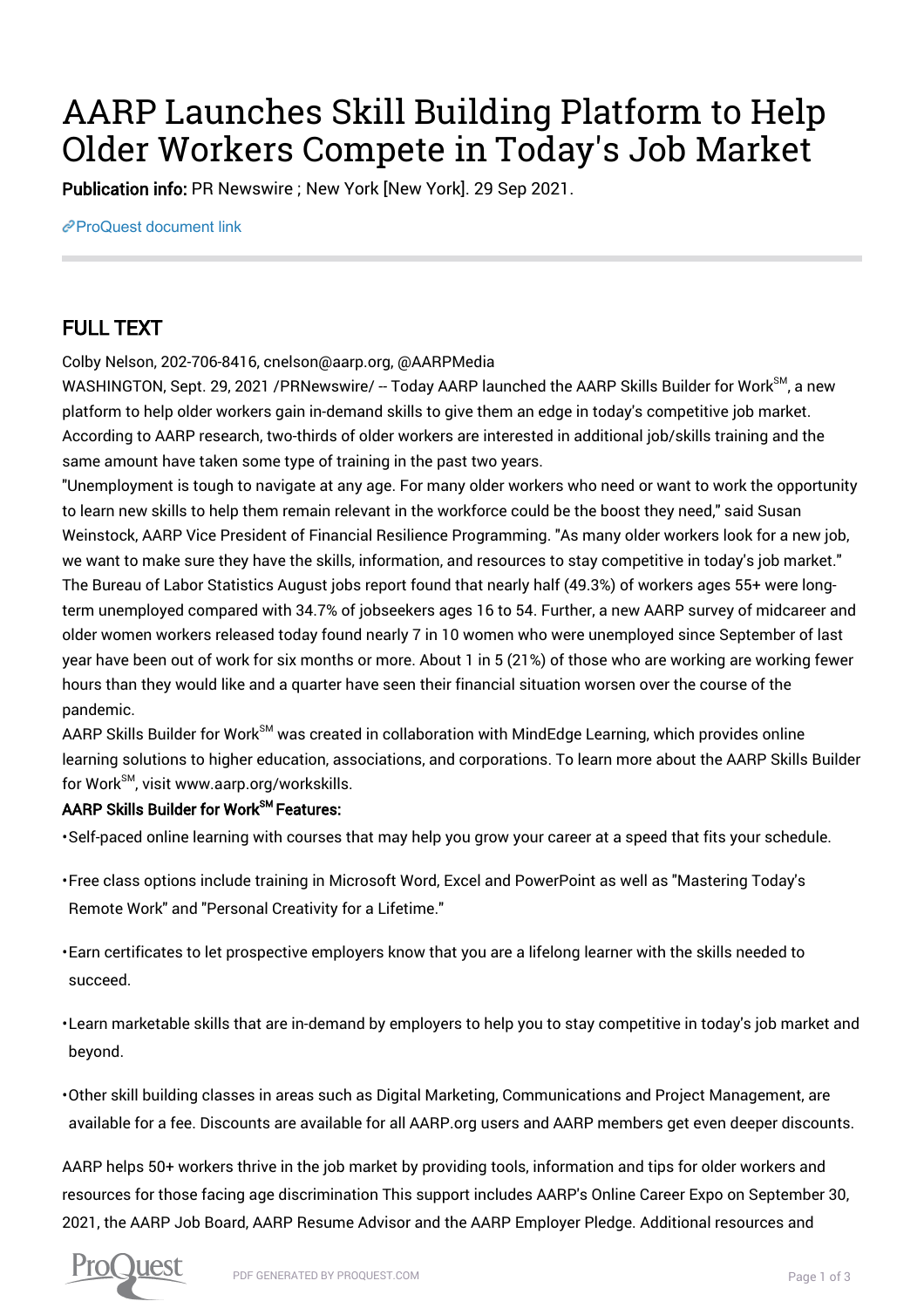information are available www.aarp.org/work.

#### About AARP

AARP is the nation's largest nonprofit, nonpartisan organization dedicated to empowering people 50 and older to choose how they live as they age. With a nationwide presence and nearly 38 million members, AARP strengthens communities and advocates for what matters most to families: health security, financial stability and personal fulfillment. AARP also produces the nation's largest circulation publications: AARP The Magazine and AARP Bulletin. To learn more, visit www.aarp.org, www.aarp.org/espanol or follow @AARP, @AARPenEspanol and @AARPadvocates, @AliadosAdelante on social media.

#### About MindEdge Learning

MindEdge's mission is to improve the way the world learns. Since its founding in 1988 by Harvard and MIT educators, the company has served some 2.5 million learners. With a focus on digital-first learning resources —from academic courseware to professional development courses —MindEdge's approach to best practices in online education focuses on learners' needs across the spectrum of higher education, professional development, skills training, and continuing education. MindEdge is based in Waltham, Mass.

View original content:https://www.prnewswire.com/news-releases/aarp-launches-skill-building-platform-to-helpolder-workers-compete-in-todays-job-market-301388005.html

SOURCE AARP

CREDIT: AARP

## DETAILS

| Subject:                       | Higher education; Older workers; Skill development; Distance learning; Professional<br>development; Skills                               |
|--------------------------------|------------------------------------------------------------------------------------------------------------------------------------------|
| <b>Business indexing term:</b> | Subject: Older workers Skill development Professional development; Industry: 61143<br>: Professional and Management Development Training |
| Company / organization:        | Name: AARP; NAICS: 813311                                                                                                                |
| <b>Classification:</b>         | 61143: Professional and Management Development Training                                                                                  |
| <b>Publication title:</b>      | PR Newswire; New York                                                                                                                    |
| <b>Publication year:</b>       | 2021                                                                                                                                     |
| <b>Publication date:</b>       | Sep 29, 2021                                                                                                                             |
| Dateline:                      | WASHINGTON, Sept. 29, 2021                                                                                                               |
| <b>Publisher:</b>              | <b>PR Newswire Association LLC</b>                                                                                                       |
| Place of publication:          | <b>New York</b>                                                                                                                          |
| <b>Country of publication:</b> | Uni ted States, New York                                                                                                                 |
| <b>Publication subject:</b>    | <b>Business And Economics</b>                                                                                                            |